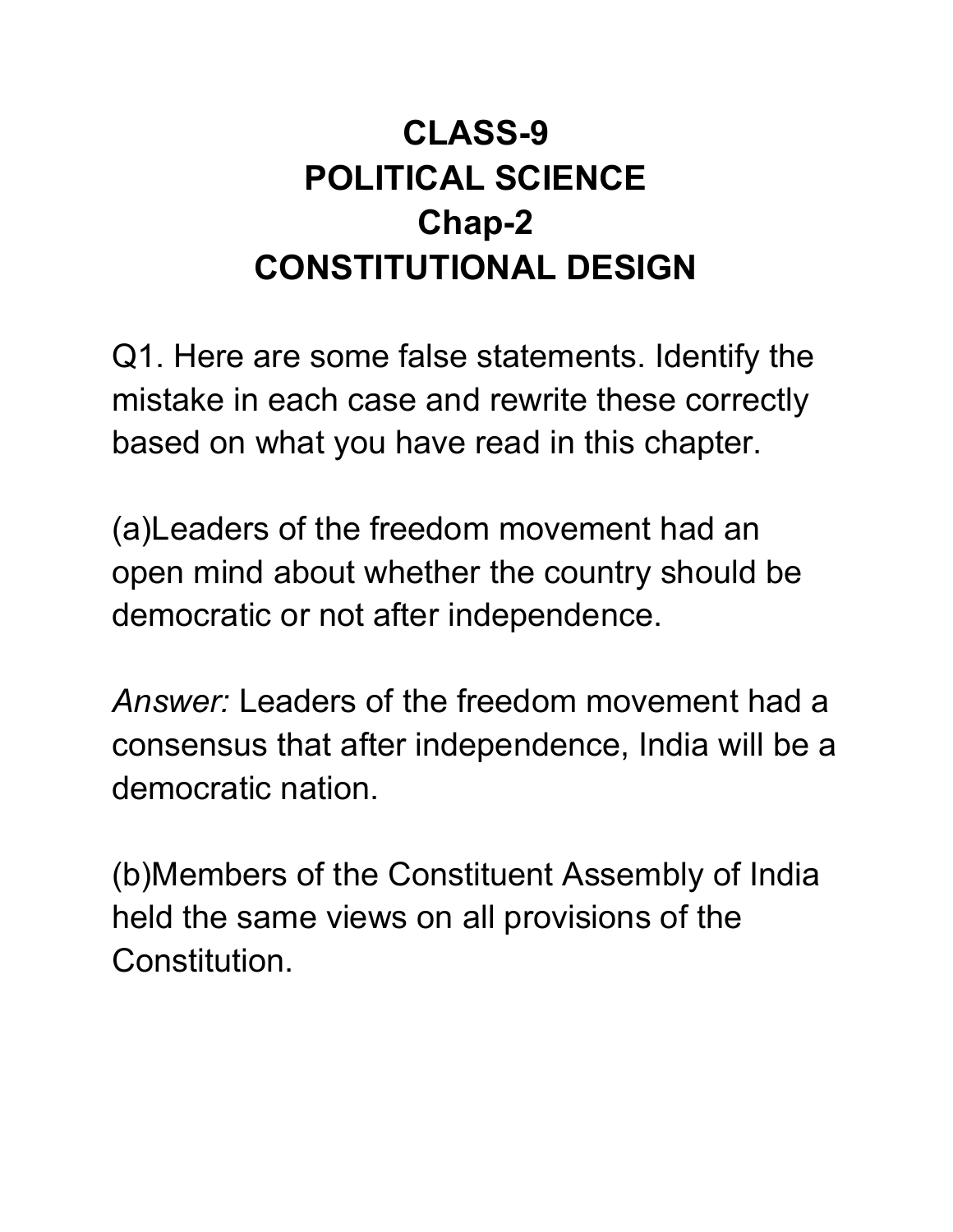*Answer:* Members of the constituent assembly of India held the same views on the basic principles of the Constitution.

(c)A country that has a constitution must be a democracy.

*Answer:* A country that is a democratic country must have a Constitution.

(d)Constitution cannot be amended because it is the supreme law of a country.

*Answer:* A Constitution can be amended with time and the needs of the citizens

Q2. Which of these was the most salient underlying conflict in the making of a democratic constitution in South Africa?

(a)Between South Africa and its neighbours (b)Between men and women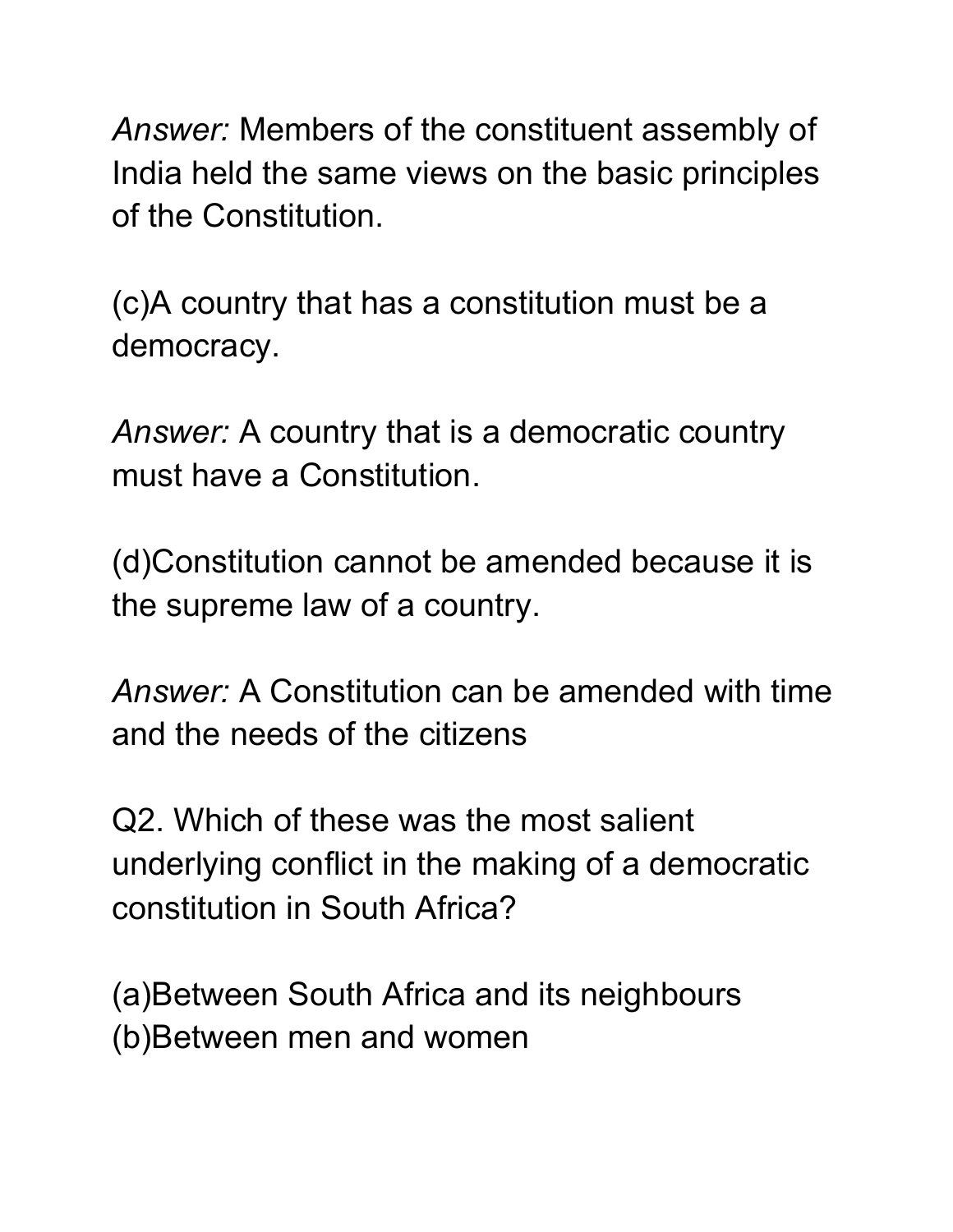(c)Between the white majority and the black minority (d)Between the coloured minority and the black majority

## *Answer:*

(d) A conflict between the coloured minority and the black majority was the most underlying conflict in the making of the South-African constitution.

Q3. Which of these is a provision that a democratic constitution does not have?

(a)Powers of the head of the state (b)Name of the head of the state (c)Powers of the legislature (d)Name of the country

*Answer:*

(b) Name of the head of the state.

Q4. Match the following leaders with their roles in the making of the Constitution: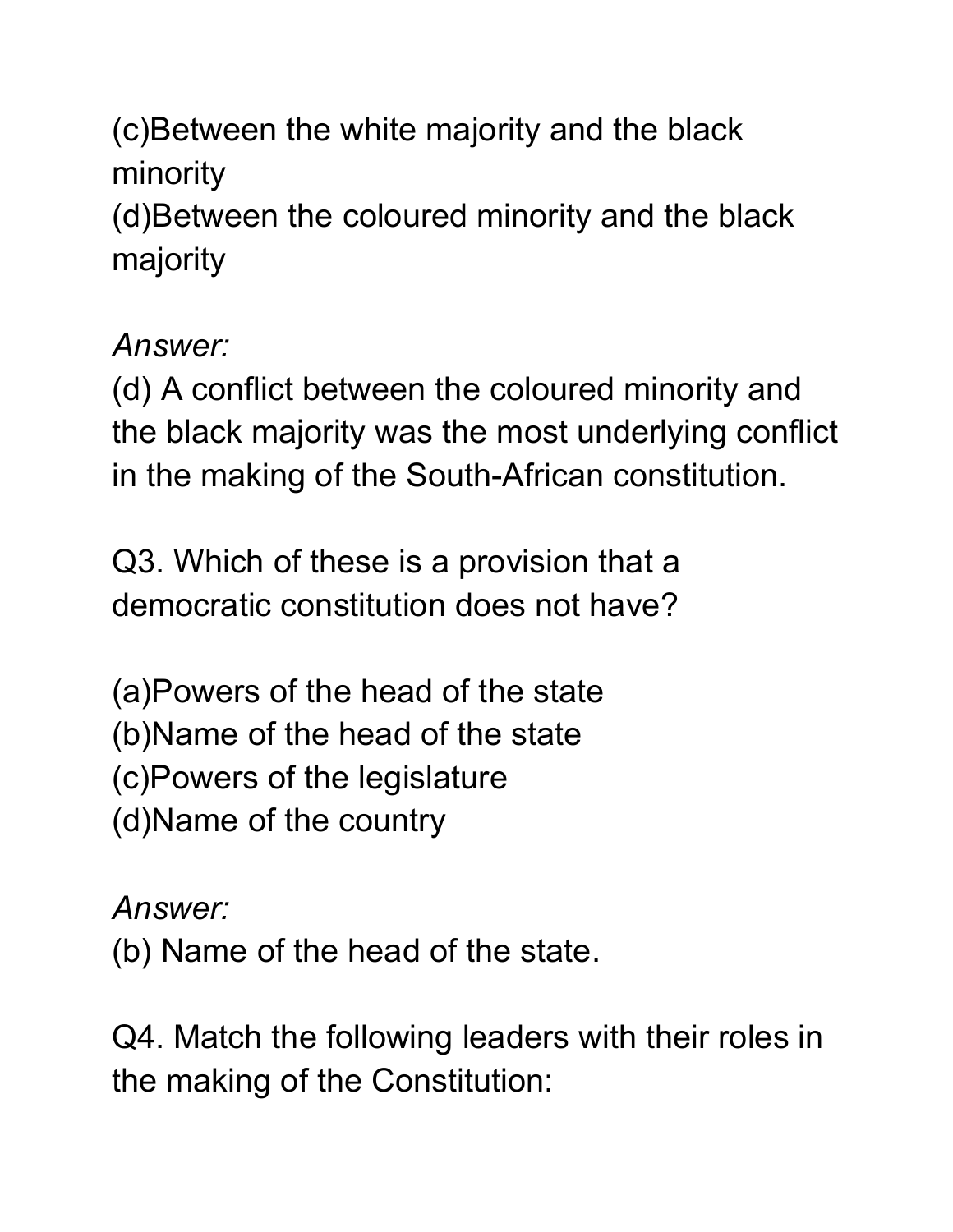(a)Motilal Nehru - President of the Constituent Assembly (b)B.R. Ambedkar - Member of the Constituent Assembly (c)Rajendra Prasad - Chairman of the Drafting **Committee** (d)Sarojini Naidu - Prepared a Constitution for India in 1928

*Answer:* (a)Motilal Nehru - Prepared a Constitution for India in 1928 (b)B.R. Ambedkar - Chairman of the Drafting **Committee** (c)Rajendra Prasad - President of the Constituent Assembly (d)Sarojini Naidu - Member of the Constituent Assembly

Q5. Read again the extracts from Nehru's speech 'Tryst with Destiny' and answer the following: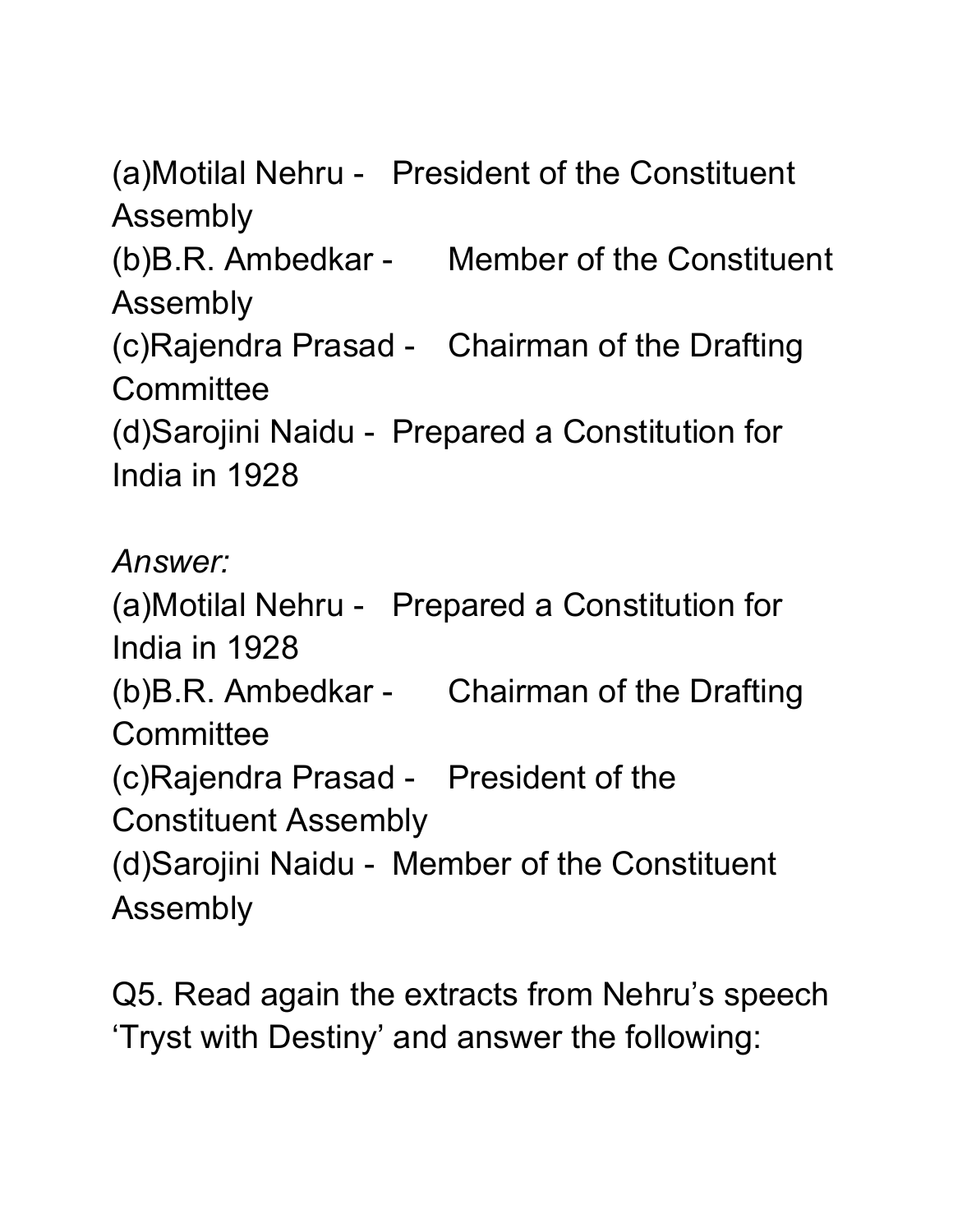(a)Why did Nehru use the expression "not wholly or in full measure" in the first sentence?

*Answer:* Jawahar Lal Nehru in his speech, 'Tryst with Destiny' used the expression, 'not wholly or in full measure' as for him nation-building was a challenging task which can't be achieved overnight. Hence, for nation-building, he wanted it to be a gradual process.

(b)What pledge did he want the makers of the Indian Constitution to take?

*Answer:* Nehru wanted makers of the Indian constitution to take a pledge of dedication to the service of India and her people and to the still larger cause of humanity.

(c)"The ambition of the greatest man of our generation has been to wipe every tear from every eye". Who was he referring to?